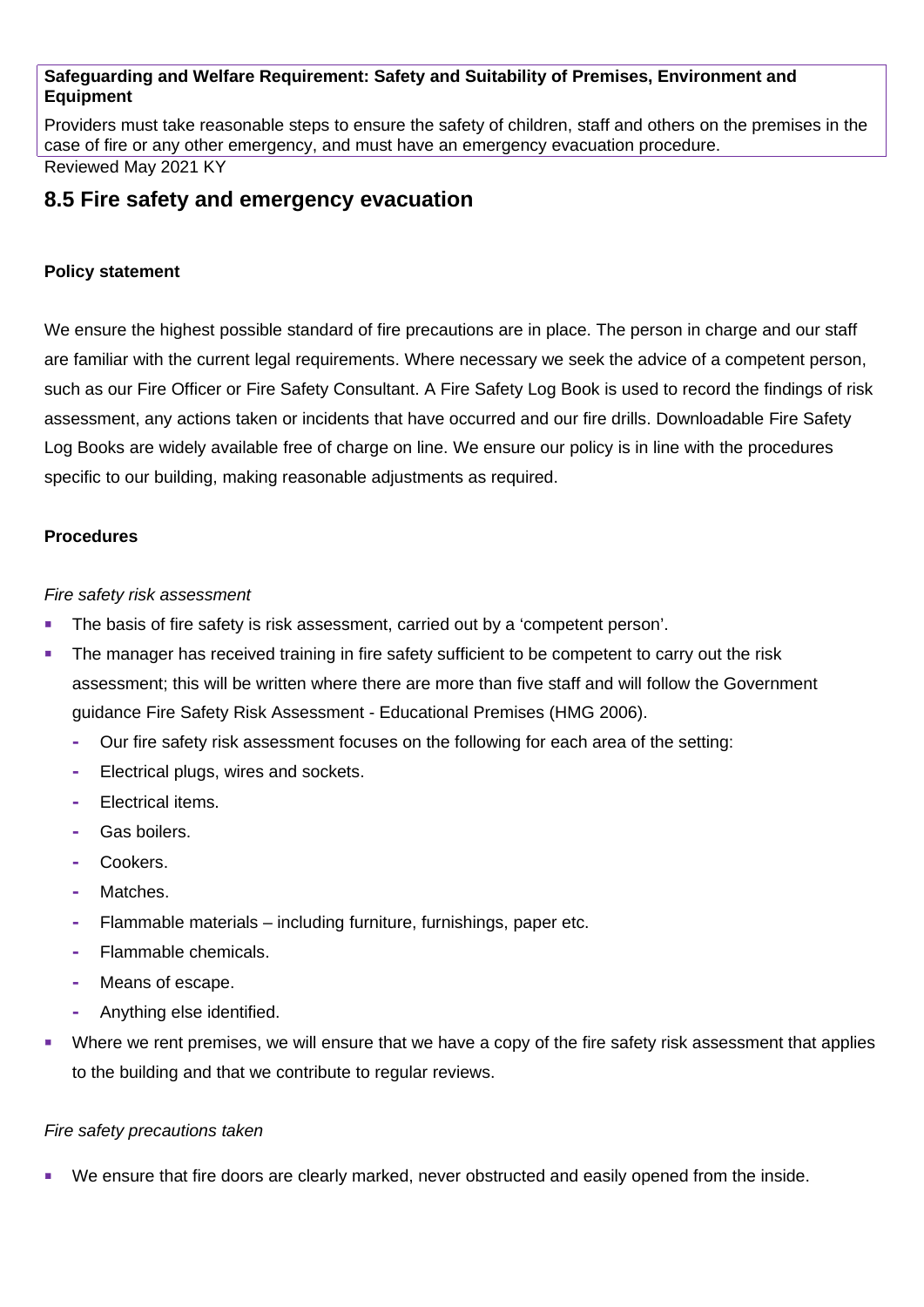- The Church Hall Management ensure that smoke detectors/alarms and fire fighting appliances conform to BS EN standards, are fitted in appropriate high risk areas of the building and are checked as specified by the manufacturer.
- We have all electrical equipment checked annually by a qualified electrician. Any faulty electrical equipment is taken out of use and either repaired or replaced.
- As part of our risk assessment we test to see if the smoke alarm is working at the beginning of every week.
- We check the dates the fire equipment was last maintained at each of our 6 monthly risk assessments and should the need arise raise with the church that the equipment is due for inspection.
- Our emergency evacuation procedures are approved by the Fire Safety Officer and are:
	- **-** clearly displayed in the premises;
	- **-** explained to new members of staff, volunteers and parents; and
	- **-** practised regularly, at least 3 times every term.
- Records are kept of fire drills and of the servicing of fire safety equipment.

### *Emergency evacuation procedure*

Every setting is different and the evacuation procedure will be suitable for each setting. It must cover procedures for practice drills including:

- How children are familiar with the sound of the fire alarm. *The children are familiarised with the sound of the fire bell during group time.*
- How the children, staff and parents know where the fire exits are. *Children are shown the fire exits in group time each term. Staff are shown exits during their induction training. Parents are shown the fire exits when they help for the first time.*
- How children are led from the building to the assembly point. *Children are led from the building by all staff. Children line up in front of the garage in Woodcote Road carpark. Supervisor checks building.*
- How children will be accounted for and who by. *Deputy does 1st role call while waiting for Supervisor to check the building, then Supervisor does 2nd role call.*
- How long it takes to get the children out safely. *Practice drills are timed to ensure it is completed safely and quickly.*
- Who calls the emergency services, and when, in the event of a real fire. *Deputy passes phone to member of staff to call emergency services as soon as they reach assembly point.*
- How parents are contacted. Parents are contacted *Parents are contacted using the emergency cascade.*

### *Fire drills*

We hold fire drills termly and record the following information about each fire drill in the Fire Safety Log Book:

- The date and time of the drill.
- Number of adults and children involved.
- How long it took to evacuate.
- Whether there were any problems that delayed evacuation.
- Any further action taken to improve the drill procedure.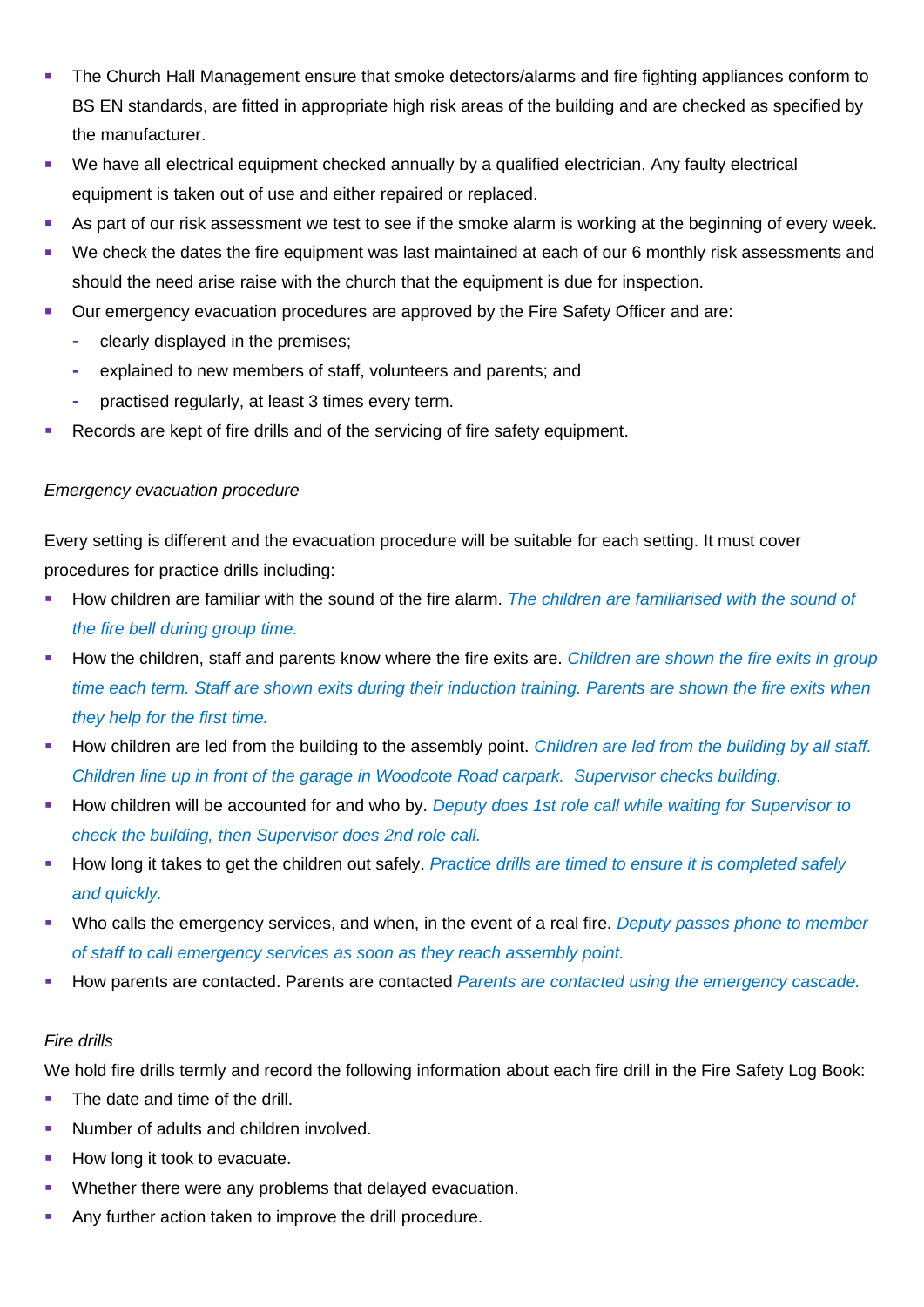#### **Legal framework**

Regulatory Reform (Fire Safety) Order 2005

#### **Further guidance**

Fire Safety Risk Assessment - Educational Premises (HMG 2006)

| This policy was adopted by<br>On                                       | Caversham Heights Pre-school<br>4 <sup>th</sup> December 2018/updated May | (name of provider)<br>(date) |
|------------------------------------------------------------------------|---------------------------------------------------------------------------|------------------------------|
| Date to be reviewed<br>Signed on behalf of the provider                | $4^{th}$ 2021<br>May 2022                                                 | (date)                       |
| Name of signatory<br>Role of signatory (e.g. chair, director or owner) | Katharine Yarwood<br>Supervisor                                           |                              |

#### **Other useful Pre-school Learning Alliance publications**

Fire Safety Record (2015)

# **FIRE INSTRUCTIONS** - reviewed May 2021 **IF YOU DISCOVER A FIRE**

**The person who discovers the fire, rings the bell to evacuate through back door via outdoor play area to Woodcote Road assembly point.**

*or if main exit blocked* 

**rings the bell to evacuate through main exit to Highmoor Road then walk the children round path to the Woodcote Road assembly point.** 

**The bell is on the top of the piano in the Woodcote room during session times.** (It is stored in the cupboard next to vestry when the setting is closed**).**

**On hearing the alarm all staff lead children out of the building to the Woodcote Road assembly point.**

**The staff member in the Woodcote Room collects the signing in register, red card box index and mobile phone from the top of the Woodcote Room piano. As soon as they reach assembly point Deputy starts 1st role call and passes phone to a member of staff to call fire brigade.**

**The Supervisor picks up the register, checks all rooms and toilets are empty, closing doors as rooms checked and cleared.**